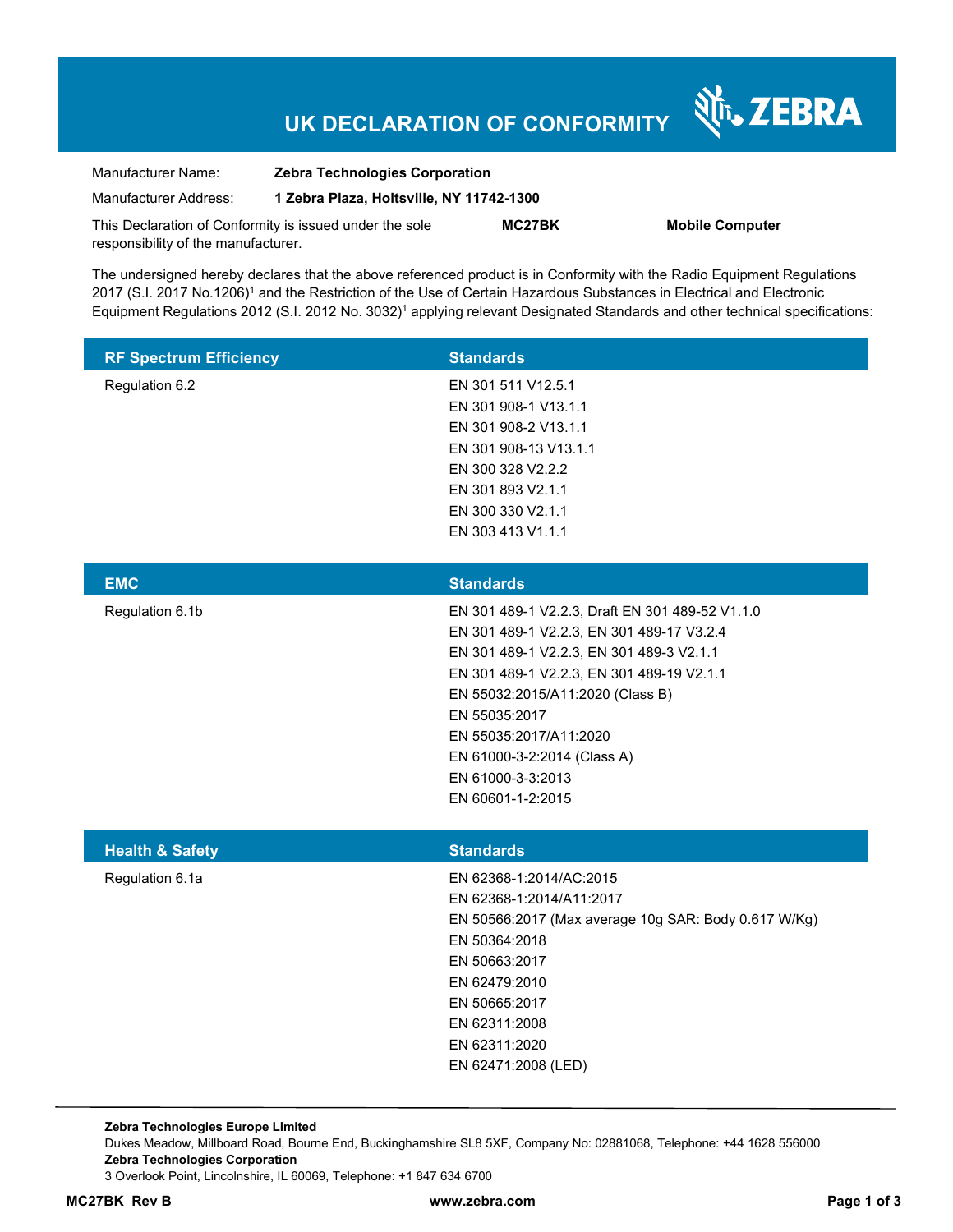### **UK DECLARATION OF CONFORMITY**



#### **Environmental Standards**

Restriction of the Use of Certain Hazardous Substances in Electrical and Electronic Equipment Regulations

EN 50581:2012 EN IEC 63000:2018

With regard to the Radio Equipment Regulations 2017 (S.I. 2017 No.1206)<sup>1</sup>, the conformity assessment procedure referred to in regulation 41(4)(a) and detailed in Schedule 2 has been followed.

1 As amended by applicable EU withdrawal legislation implemented at the time of issuing this declaration

#### **Signed on behalf of Zebra Technologies Corporation**

*(Signature of authorized person)* Marco Belli Rev: B Sr. Manager, Regulatory **Date: 17 December 2021** Place: Bourne End, UK